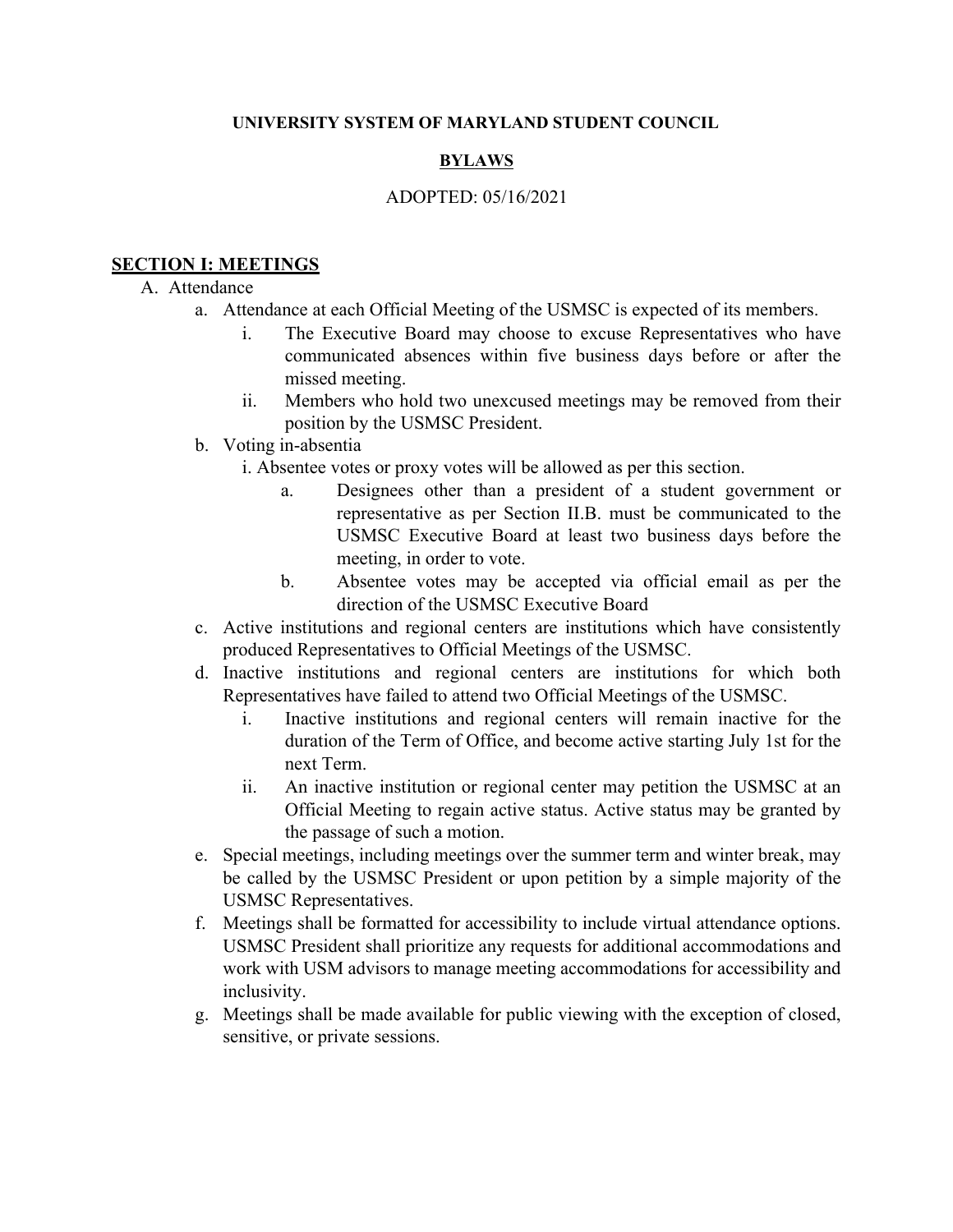- B. Structure
	- a. The structure of each Official Meeting of the USMSC may include the following components:
		- i. Welcome/Opening Remarks
		- ii. Guest Presentations, if any
		- iii. School Updates (given by Representatives)
		- iv. Board of Director Reports
		- v. Student Regents' Reports
		- vi. System Office Report
		- vii. Committee Reports
		- viii. Executive Board Reports
		- ix. Old Business
		- x. New Business
		- xi. Breakout Sessions, based on graduate and undergraduate issues; topics of concern; or other distinction as decided upon by the Executive Board.
		- xii. Open Forum
- C. Voting
	- a. A vote is taken to resolve a motion or to elect an officer to the Executive Board.
	- b. Each active USM institution and regional center holds one vote. Representatives from the same institution and regional center must confer before casting institutional votes, if ever called for by such a motion.
	- c. Only a Representative may start a motion.
	- d. Unless specified otherwise in these guiding documents, a vote is executed according to Robert's Rules of Order.
- D. Committees
	- a. Committees may be created by the passage of such a motion at an Official Meeting or Special Meeting of the USMSC in order to address issues as designated by the USMSC.
		- i. The membership of the Committee, including a chairperson, must be a part of such a motion, if known.
	- b. Committees are expected to provide a report within the structure of the Official Meetings of the USMSC, as outlined above.
	- c. Committees are expected to provide a written report at least two days before each Official Meeting of the USMSC.
	- d. Committees shall be disbanded by such a motion or on June 30th, whichever comes first.
- E. A majority of active USM institutions and regional centers represented by at least one of the appropriate Representatives will constitute a quorum.

# **SECTION II. ROLE OF REPRESENTATIVES**

- A. Term of Office
	- a. Term of Office for Representatives shall be from July 1st to June 30th of the following year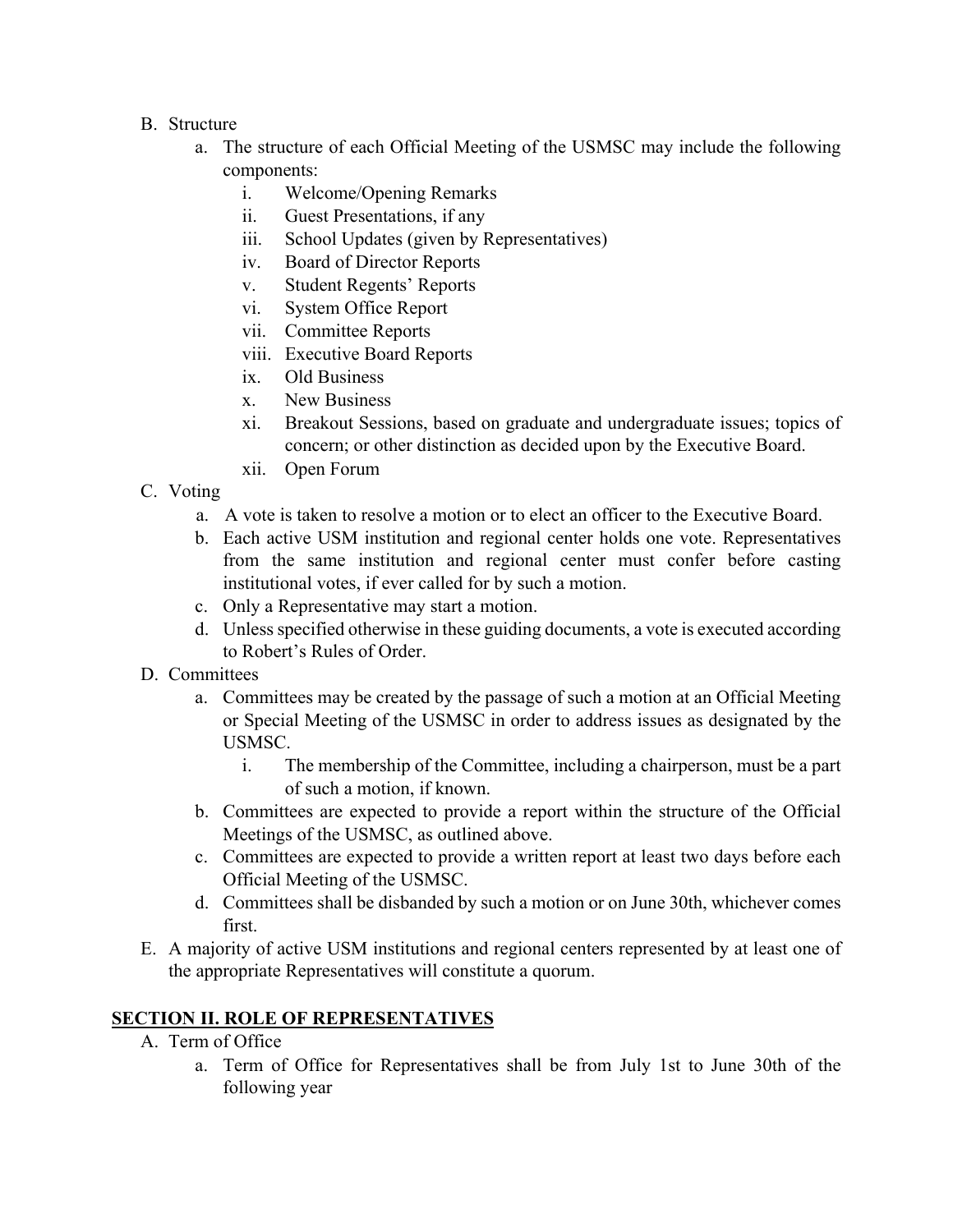## B. Appointments

Each USM institution and regional center shall submit the names of two Representatives to the USMSC President no later than June 30th for the following year. These Representatives should be the presidents of the appropriate student governments at each institution or regional center. Furthermore, the following statements should serve as a guide:

- a. One Representative should be a graduate or professional school student
- b. One Representative should be an undergraduate student
- c. If there exists no student government body for either of the above two populations, the remaining student government should appoint the second Representative
- d. A Representative may designate a vice president, other executive officer, or some analogous individual to be the Representative for the duration of their Term of Office.
- C. Removal
	- a. The Representative may lose their position on the USMSC by failing to meet the attendance guidelines under Section I-A-a-i.
	- b. The Representative may lose their position on the USMSC if they cease to hold their institutional office, they should be replaced for the duration of their Term of Office.
	- c. A Representative may motion to remove a member from their position at an Official Meeting of the USMSC. The motion will be tabled until the next Official or Special Meeting and may pass with a majority vote of all present and active institutions and regional centers.
	- d. The accused has the following rights:
		- i. Notification of date, time, place of the hearing, by official email or certified mail at least fourteen days in advance of the hearing.
		- ii. A copy of the charges and the evidence upon which the charges are included with the notification.
		- iii. An advisor of his or her choice may be present during the hearing.
		- iv. Presentation of evidence and witnesses on his or her behalf and response to allegations.
	- e. The Chancellor or a designee must be present at the hearing.
	- f. The motion may pass with a two-third vote of all present and active institutions and regional centers.
	- g. In the case of removal, the vacant position will be communicated to the institution's vice president for student affairs as well as the remaining contacts for the appropriate student government.
- D. Vacancies
	- a. In the case of a vacancy, the appropriate student government should appoint a new Representative according to Section II-B-d.
	- b. The new Representative, filling the vacant position, will be communicated to the institution's vice president for student affairs as well as the remaining contacts for the appropriate student government.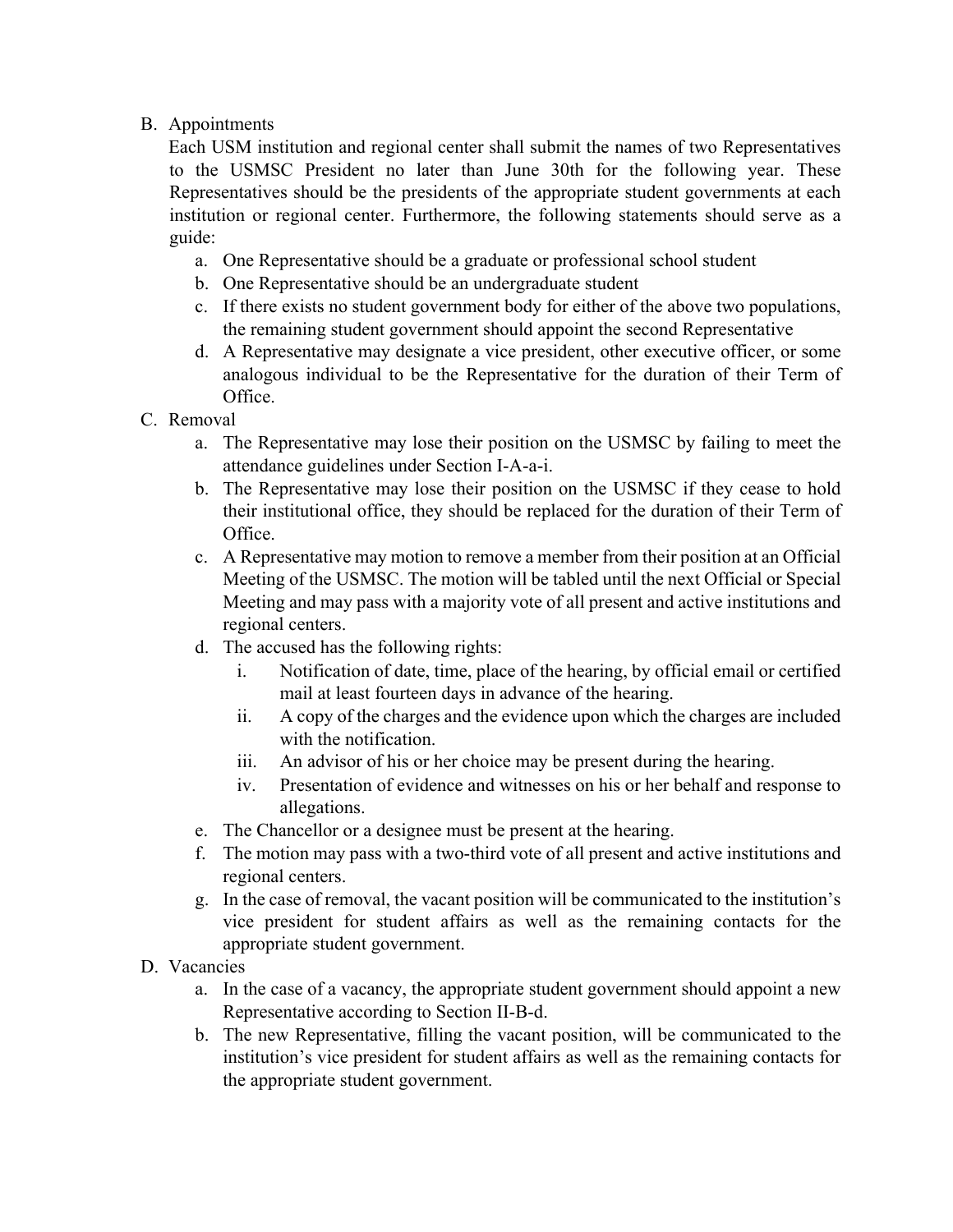## **SECTION III. EXECUTIVE BOARD**

### A. Term of Office

a. Term of Office for Executive Board members shall be from July 1st to June 30th of the following year.

## B. Duties

The USMSC will have three non-voting Executive Board members: a President, a Vice President of Graduate Affairs, and a Vice President of Undergraduate Affairs. The Executive Board members do not count toward quorum, may not serve as Representative of their institution, and may not directly make any motion. They must submit a written report or summary prior to Official Meetings of the USMSC. At the end of their term, the outgoing Executive Board will create a summary report on issues and activities for the USMSC files and for the use of the incoming team of officers. In addition, each has specific duties as follows:

- a. President
	- i. Shall chair each Official Meeting of the USMSC;
	- ii. Prepare and distribute the agenda no later than two business days prior to all meetings;
	- iii. Facilitate a system wide application process for members of the Board of Directors and present appointments for approval no later than the first official meeting or in the case of a vacancy;
	- iv. Oversee and manage the Board of Directors;
	- v. Preside over Executive Board communications and meetings at least once every other month;
	- vi. Have final approval authority over the activities of the Directors as they relate to the execution of their position;
	- vii. Report to or designate a USMSC Representative to report to the Chancellor and Board of Regents at least twice each semester, and attend meetings of the Chancellor's Council and the Board of Regents;
	- viii. Submit a schedule of all meetings to the USMSC by August 1st;
	- ix. Maintain regular contact with Representatives to ensure the steady flow of information from the USMSC to the institutions and regional centers; AND
	- x. Notify all institutions and regional centers by June 30th to submit to the incoming President the names of their new Representatives.
- b. Vice President of Graduate Affairs
	- i. Assume the duties of the President during their absence if the President is an undergraduate student until such time that a new election pursuant to these Bylaws can be held;
	- ii. Present the role of the USMSC to each USM graduate student government;
	- iii. Assist the Board of Directors in obtaining support for USMSC initiatives from each graduate student government;
	- iv. Manage the participation of graduate student government in System-wide initiatives;
	- v. Preside over the Graduate Breakout Session;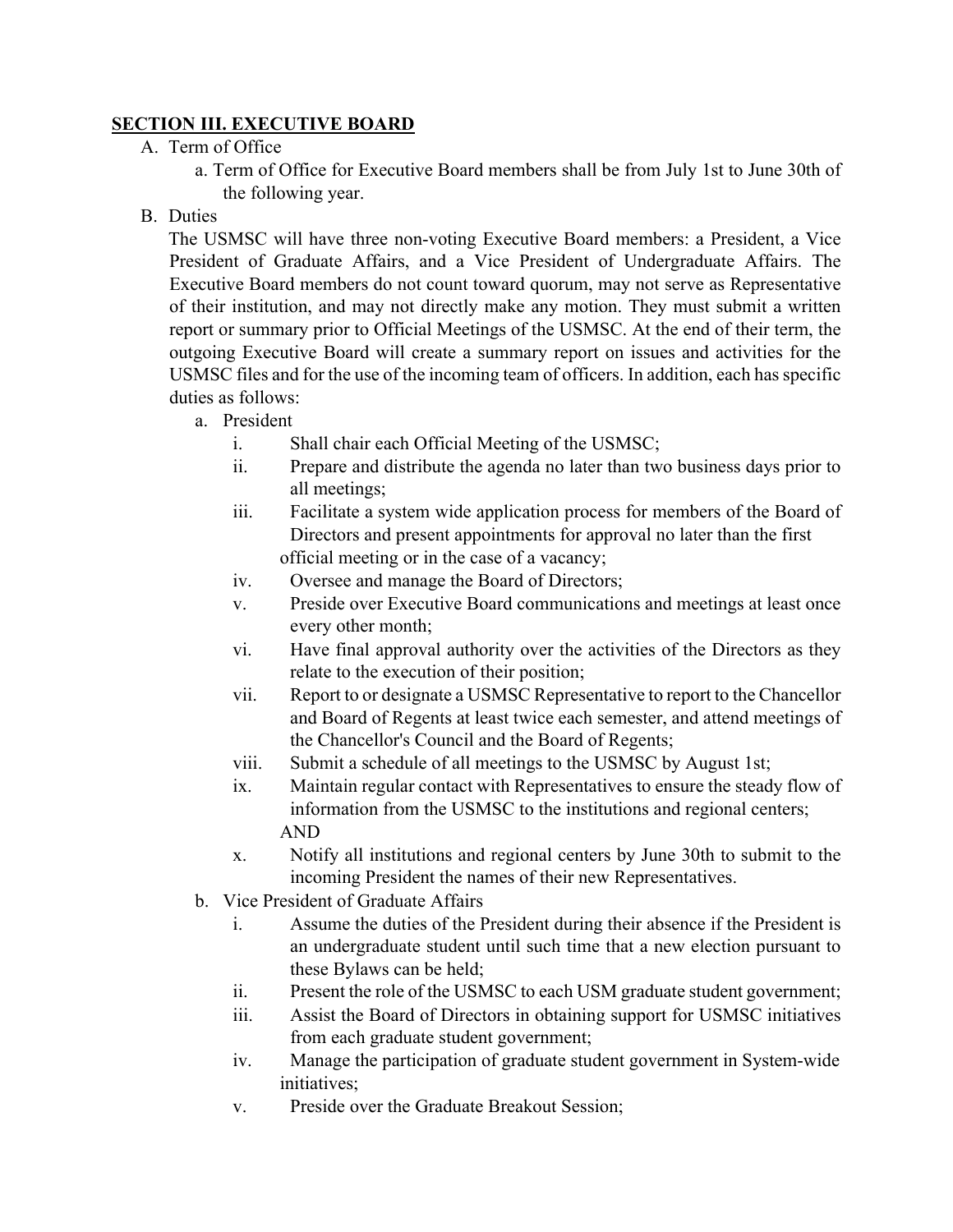- vi. Report the activities of the Breakout Session to the full USMSC at each Official Meeting;
- vii. Maintain records of the activities of the USMSC throughout the year;
- viii. Communicate monthly (at a minimum) with the Senior Vice Chancellor of Academic and Student Affairs and other USM advisors; AND
- ix. Inform appropriate student leaders of the Student Regent position and actively recruit Student Regent applicants.
- c. Vice President of Undergraduate Affairs
	- i. Assume the duties of the President during their absence if the President is a graduate student until such time that a new election pursuant to these bylaws can be held;
	- ii. Present to each University System of Maryland undergraduate student government on the role and goals of the USMSC;
	- iii. Assist the Board of Directors in obtaining support for USMSC initiatives from each undergraduate student government;
	- iv. Manage the participation of undergraduate student government in System-wide initiatives;
	- v. Preside over the Undergraduate Breakout Session;
	- vi. Report the activities of the Breakout Session to the full USMSC at each Official Meeting;
	- vii. Maintain records of the activities of the USMSC throughout the year;
	- viii. Communicate monthly with the Senior Vice Chancellor of Academic and Student Affairs; AND
	- ix. Inform appropriate student leaders of the student regent position and actively recruit Student Regent applicants.

#### C. Elections

- a. Election of Executive Board Officers (Officers) will be held at the last meeting of the USMSC. Nominations for officers shall be open at least a month prior to the last meeting of the USMSC, when the elections will be held for the subsequent term.
- b. The outgoing President will plan and execute the election of new Officers. The outgoing President will tally the votes and announce the new Officers immediately after the balloting.
	- i. The Student Regent will assume these duties of the outgoing President if the outgoing President is a candidate for any position.
- c. Candidates for office must be a student in good standing, with plans to stay enrolled in a USM institutional or regional center for the full duration of the elected term.
	- i. USMSC Representatives who are candidates will retain voting rights during the election.
- d. The order of elections shall be: President, followed by the Vice Presidents.

i. If the incoming President is elected to be a graduate student, the subsequent election shall be for Vice President of Undergraduate Affairs. ii. If the incoming President is elected to be an undergraduate student, the subsequent election shall be for Vice President of Graduate Affairs.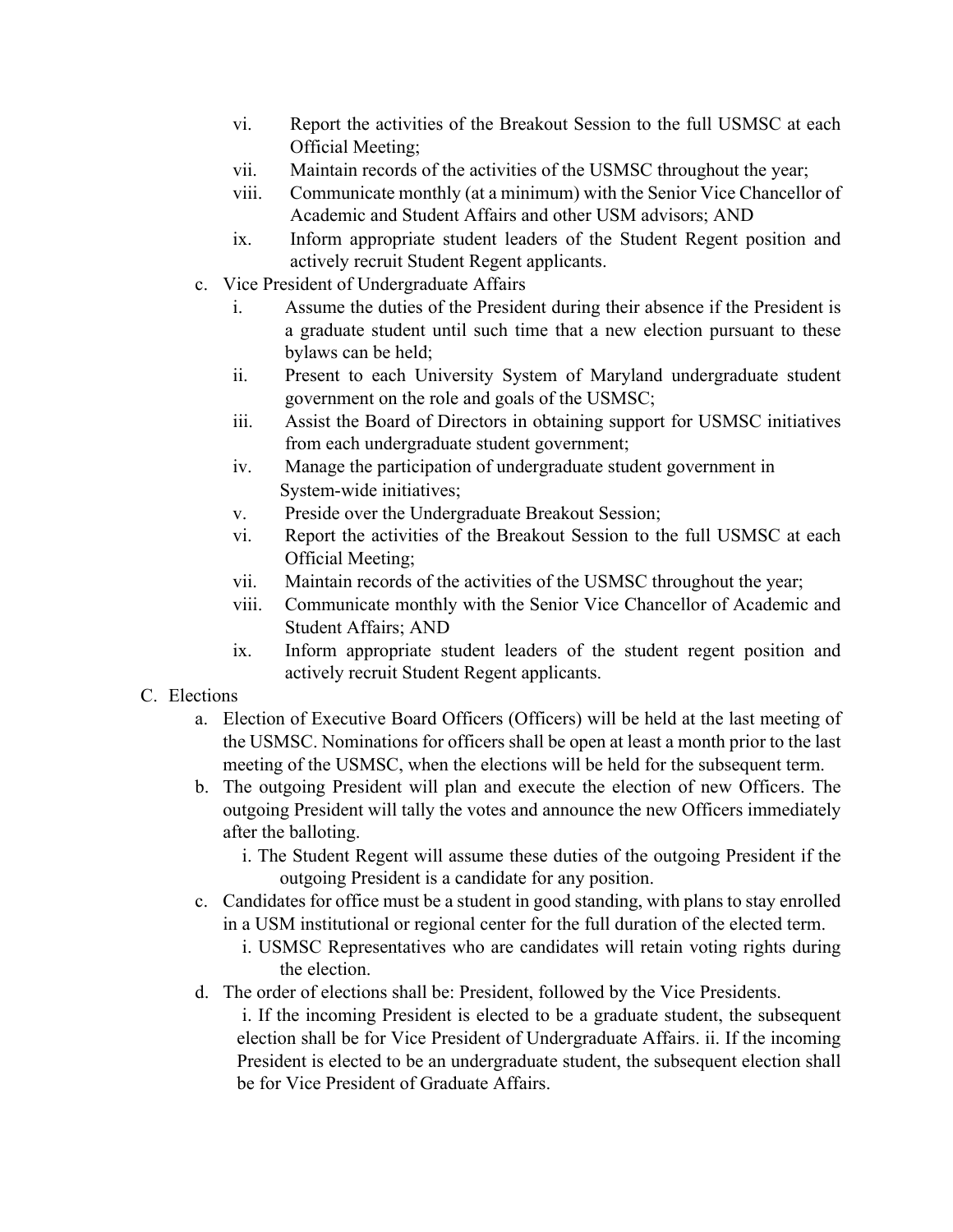- e. Candidates should be given the opportunity to speak for no more than five minutes before being asked questions by the USMSC.
- f. All Candidates for the position being voted upon may be asked to leave the room if the USMSC wishes to discuss.
- g. Voting will be by secret ballot.
- h. New Officers will be determined by simple majority.
- i. If a simple majority is never received, the election for that position can be postponed to the first meeting of the next academic year and the processes described in Section C will be overseen by the new President, Vice President serving as President, or Student Regent.
- D. Removal
	- a. An Executive Board Member may lose their position on the USMSC by failing to meet the attendance guidelines under Section I-A-a-i and by failing to perform their duties as described in the Bylaws or agreed (in official email) upon by the Executive Board member and the USMSC President and/or the USM advisor(s).
	- b. A Representative may motion to remove an Executive Board Member from their position at an Official Meeting of the USMSC. The motion will be tabled until the next Official or Special Meeting and may pass with a majority vote of all present and active institutions and regional centers.
	- c. The accused has the following rights:
		- i. Notification of date, time, place of the hearing, by certified mail or official email at least fourteen days in advance of the hearing.
		- ii. A copy of the charges and the evidence upon which the charges are based should be included with the notification.
		- iii. An advisor of his or her choice may be present during the hearing.
		- iv. Presentation of evidence and witnesses on his or her behalf and response to allegations.
	- d. The Chancellor or a designee must be present at the hearing.
	- e. The motion may pass with a two-third vote of all present and active institutions and regional centers.
- E. Vacancies
	- a. In the case of a vacancy in the position of President, the position shall be filled according to Section III-C effective immediately.
	- b. In the case of a vacancy in either position of Vice President, elections should be held at the next Official or Special Meeting of the USMSC.
		- i. Nominations will open ten business days prior to the meeting. Candidates for office must be a student in good standing, currently enrolled in a USM institutional or regional center. USMSC Representatives who are candidates will retain voting rights during the election.

# **SECTION IV. BOARD OF DIRECTORS**

- A. Term of Office
	- a. Term of Office for Directors shall be from their appointment date to June 30th.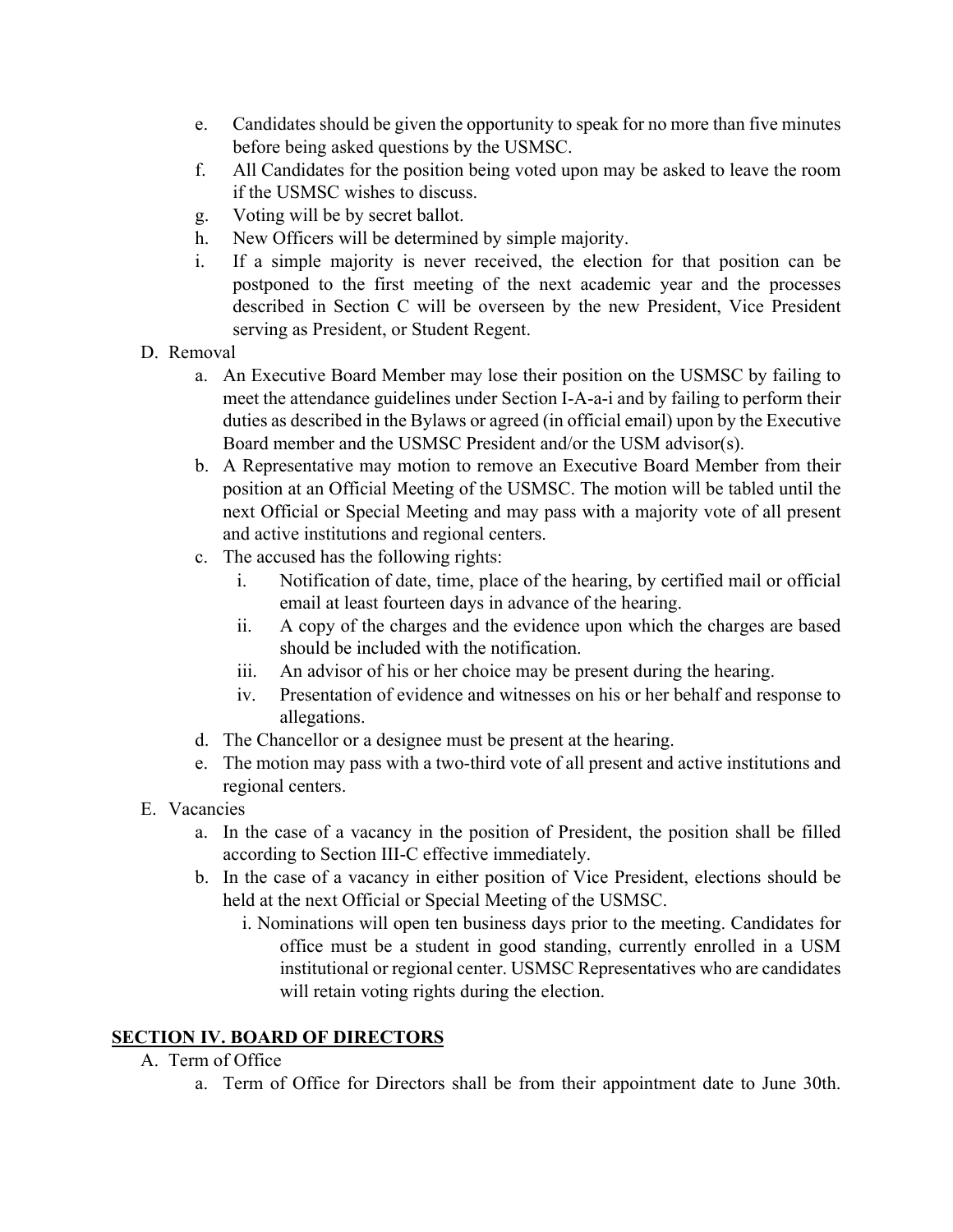## B. Duties

The USMSC will have a Board of Directors to coordinate efforts in selected areas. Director positions may be appointed to two Co-Directors at the direction of USMSC President. The Board of Director members (Directors) do not count toward quorum, may not serve as a Representative of their institution, and may not directly make any motion. Exceptions may be made to allow Directors to serve as voting Representatives on a case-by-case basis by the Executive Board. Each Director submits a written report or summary at least two days prior to Official Meetings of the USMSC and has specific duties as follows:

- a. Director of Communications and Marketing
	- i. Create and/or maintain accurate media and publicity lists pertaining to issues of importance to the USMSC, including, but not limited to, media sources of all USM institutions and regional centers (newspapers, radio and television stations, web-page coordinators, and student governments);
	- ii. Compose and distribute press releases regarding USMSC events, news, and updates;
	- iii. Maintain the social media platforms of the USMSC;
	- iv. Collaborate with each institution and regional center student government in the management of System-wide campaigns;
	- v. Serve as a non-voting member in Official Meetings of the USMSC as directed by the USMSC President and take minutes at those meetings;
	- vi. Provide an accurate report of the meeting minutes and other activities no later than five business days after each Official Meeting of the USMSC;
	- vii. Perform such additional duties as the President may request.
- b. Director of Governmental Relations
	- i. Research and report to USMSC members about federal and state legislative matters of interest to students;
	- ii. Coordinate a continuous System-wide advocacy campaign focusing on higher education funding and affordability;
	- iii. Serve as the chief student advocate to the Maryland General Assembly and to the Executive Branch of Maryland;
	- iv. Assist USMSC members in contacting state officials in an appropriate and effective manner;
	- v. Ensure that appropriate student testimony is provided at hearings on legislation of interest to students and at all appropriate budget hearings;
	- vi. Coordinate a System-wide advocacy day, when appropriate as deemed by the USMSC;
	- vii. Collaborate on a regular basis with the Vice Chancellor for Government Relations;
	- viii. When permissible, attend State Relations Council meetings;
		- ix. Organize a meeting between the USMSC and the Governor of Maryland before the end of the fall semester;
		- x. Perform such additional duties as the President may request.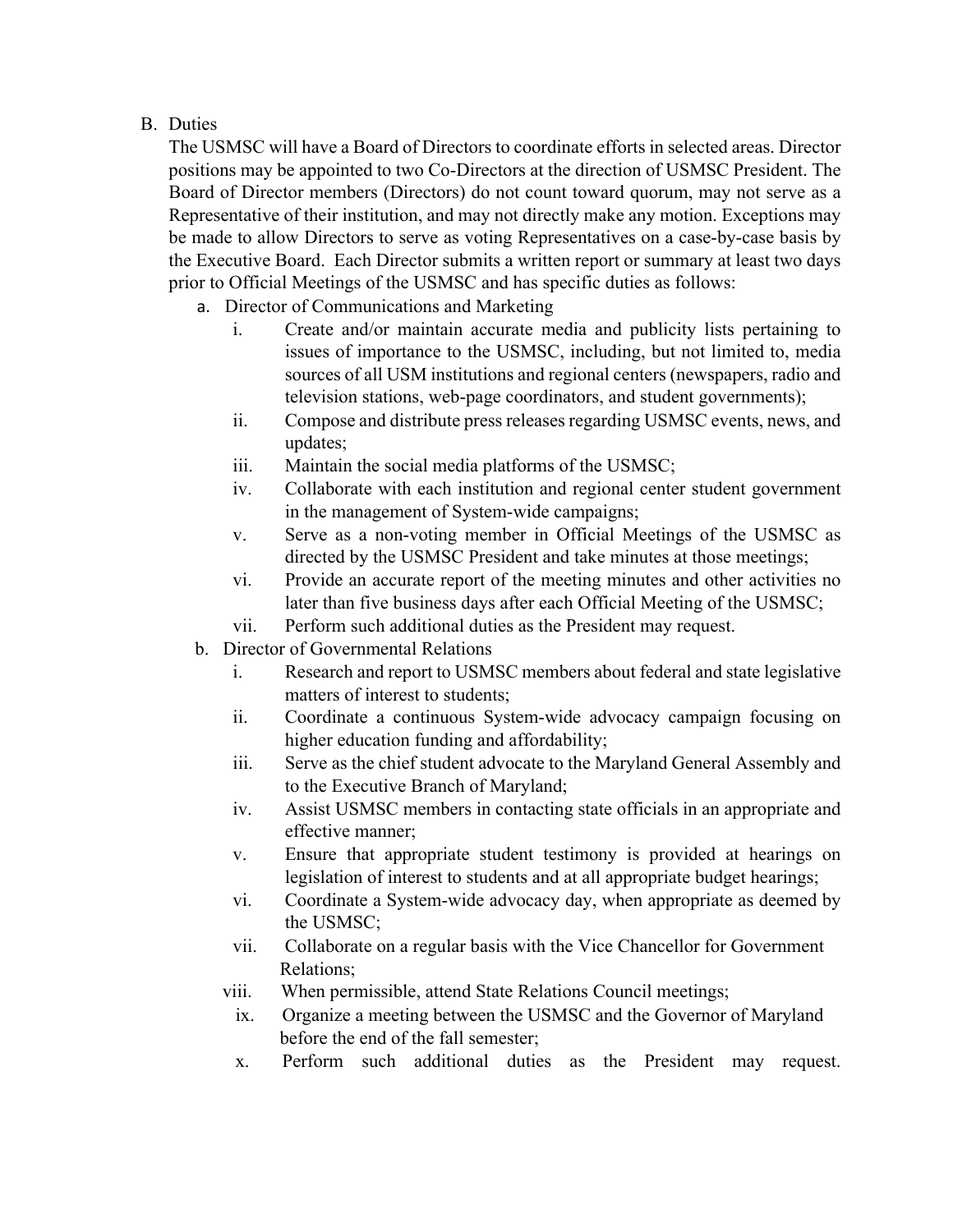- c. Director of Student Affairs
	- i. Serve as the USMSC liaison to the Office of the Vice Chancellor for Academic and Student Affairs on issues related to student affairs policy and other matters;
	- ii. Attend committee meetings of the Board of Regents when student affairs issues are being considered to represent the USMSC;
	- iii. Bring to the attention of the USMSC issues related to student affairs, including issues pertaining to dining, housing, transportation and parking, Greek life, athletics and campus recreation, civic engagement, and health and wellness;
	- iv. Serve as a liaison to the Vice Presidents for Student Affairs when appropriate;
	- v. Perform such additional duties as the President may request.
- d. Director of Diversity, Equity and Inclusion
	- i. Serve as the USMSC liaison to the Office of the Vice Chancellor for Academic and Student Affairs on the issues related to diversity, equity, and inclusion;
	- ii. Attend meetings of relevant committees of the Board of Regents to represent the interests of the USMSC in diversity issues;
	- iii. Bring to the attention of the USMSC issues related to diversity and inclusion initiatives and create an annual report of DEI recommendations to be provided to the USMSC, USM and Chancellor;
	- iv. Perform such additional duties as the President may request.
- C. Appointment Process
	- a. The USMSC President facilitates a system wide application process.
	- b. The USMSC President presents Director appointments for a motion of approval to the USMSC no later than the first Official Meeting of the USMSC.
		- i. A Representative must motion to approve the Director appointments.
- D. Removal
	- a. The Directors may be removed from their position on the USMSC by failing to meet the attendance guidelines under Section I-A-a-i and by failing to perform their duties as described in the Bylaws or agreed (in official email) upon by the Executive Board member and the USMSC President and/or the USM advisor(s).
	- b. A Representative may motion to remove a Director from their position at an Official Meeting of the USMSC. The motion will be tabled until the next Official or Special Meeting and may pass with a majority vote of all present and active institutions and regional centers.
	- c. The accused has the following rights:
		- i. Notification of date, time, place of the hearing, by official email or certified mail at least fourteen days in advance of the hearing.
		- ii. A copy of the charges and the evidence upon which the charges are based should be included with the notification.
		- iii. An advisor of his or her choice may be present during the hearing.
		- iv. Presentation of evidence and witnesses on his or her behalf and response to allegations.